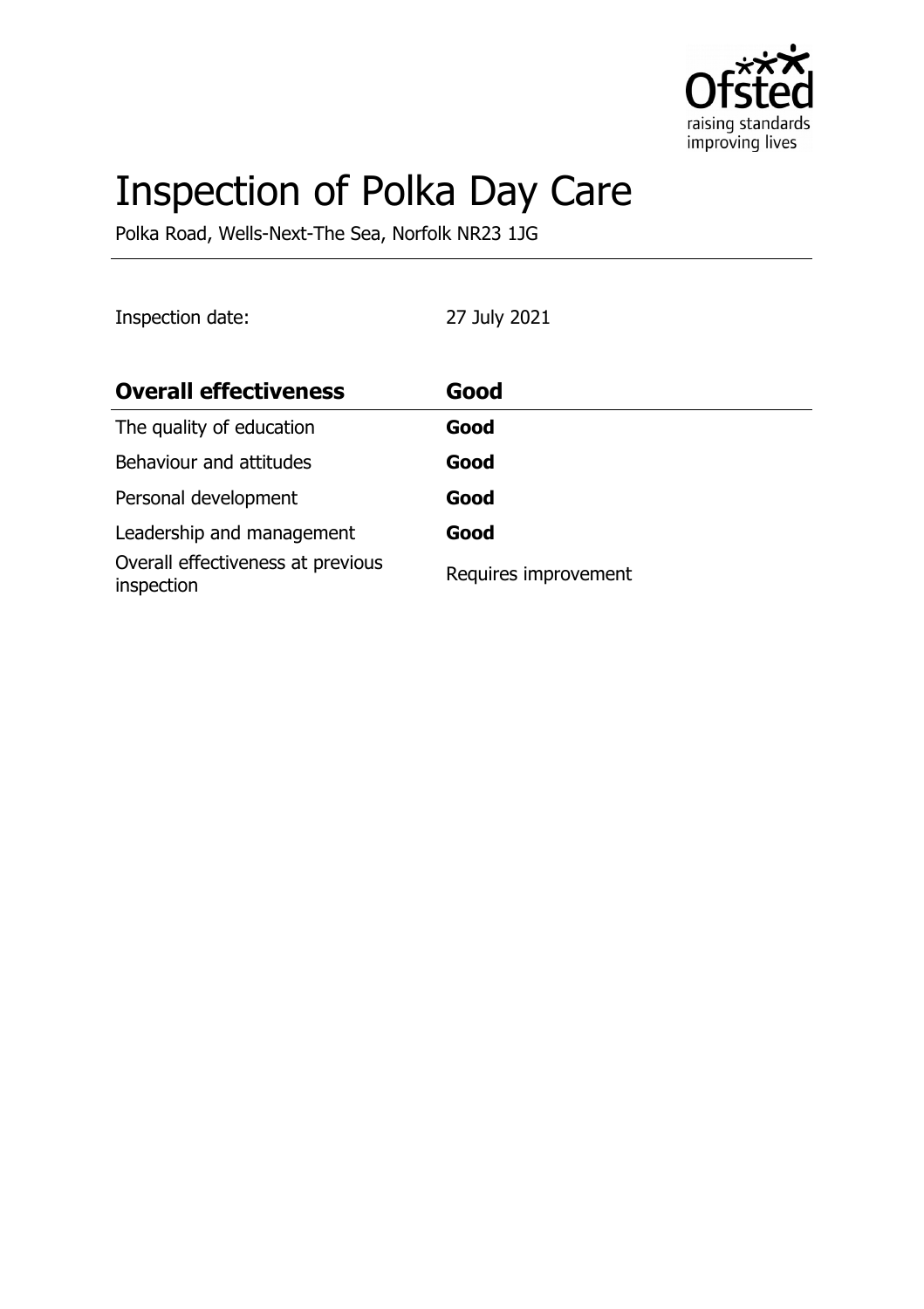

# **What is it like to attend this early years setting?**

### **The provision is good**

The manager and staff create a safe and inviting environment where children use many naturally sourced resources. Staff make regular assessments of children's achievements and identify when children are not meeting their expected developmental milestones. They take children's abilities and interests into account as they plan and present activities, to capture and sustain children's interest. Children have good opportunities to learn skills for the future.

Staff and management are sensitive to the potential effects of the COVID-19 (coronavirus) pandemic on children and their families. During each national lockdown they have worked hard to help children continue their learning. Children are happy and separate from their parents with ease. Transitions on to school are managed well. Parents speak highly of the nursery.

Staff use a wide range of strategies to support and extend children's communication skills. Staff get down to the children's level and speak with clarity, repeating words that children mispronounce. They make up little songs and rhymes to extend language, providing ongoing commentary as children play. Children, including those who are non verbal, recognise and respond well to simple sign language, which staff use to support better communication.

Staff are sensitive and responsive to the children's needs and help them to manage their feelings in a calm way. Children, including those with special educational needs and/or disabilities (SEND), are learning to play cooperatively with their friends. Overall, children behave well.

## **What does the early years setting do well and what does it need to do better?**

- $\blacksquare$  The manager and staff, with support from the local authority, have made improvements since the last inspection. The premises are safe and learning opportunities have improved, including the provision for children with SEND. The manager and staff continue to reflect on their practice and have ambitious plans to further improve outside areas of the nursery, in the future.
- $\blacksquare$  Staff model how to use the resources. They encourage children to have a go and persevere, as children work out how to complete a puzzle. Children know and follow nursery routines and have lots of opportunities to be independent. Older children learn to self-register upon arrival. They know how to wipe their nose with a tissue and take it in turns to wash up used plates in a low-level sink after snack.
- $\blacksquare$  Children are provided with good opportunities to be healthy. They are able to spend large amounts of time outside in the fresh air and eat a range of nutritious foods. Mealtimes are social occasions, where children confidently chat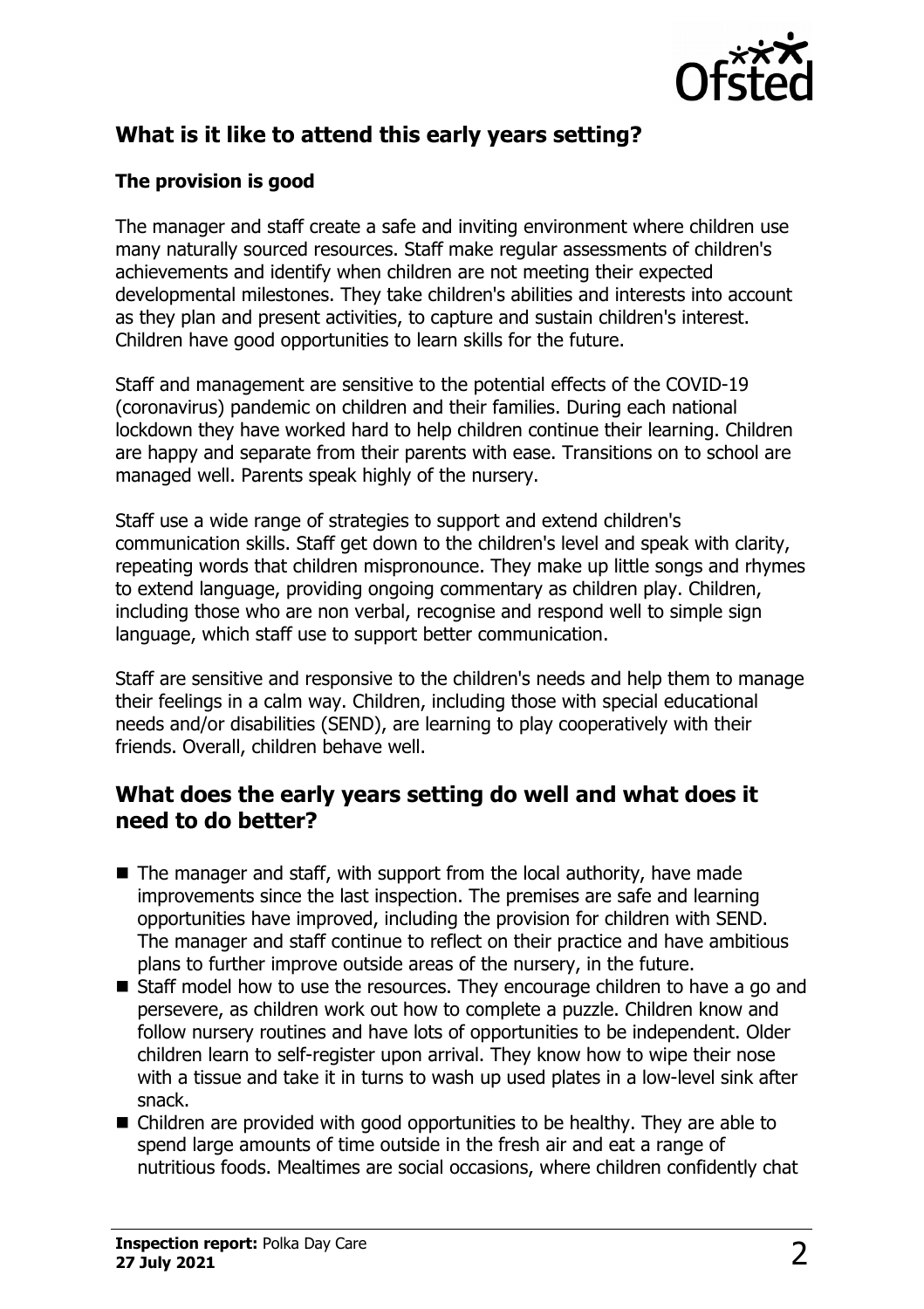

with staff. Children take age-appropriate responsibilities as they use a knife to cut their fruit and pour their own drinks.

- Staff provide a broad range of sensory experiences that stimulate children's curiosity and build confidence. Young children giggle as they wash dolls in the soapy water and create their own 'potions' using fragrant herbs and different coloured water. Older children show delight as they move their paintbrushes through shaving foam and act out the 'The Three Little Pigs' story, using real food, such as cereal, to make the pigs' house.
- Children are gaining a good early understanding of mathematics. Children know and can name shapes, such as circle, star and square. Many children count with confidence to 10 and beyond in every day activities. They learn concepts, such as adding and taking away, as staff use props when acting out familiar number songs.
- Staff place a strong focus on children's literacy skills. The learning environment is rich in print and pictures. Staff encourage a love of books and extend children's learning as they set out topic related books, alongside several of the activities. Children know that print carries meaning and how to turn pages. Staff tell favourite stories in a way that enthuses children and captures their interest.
- $\blacksquare$  Staff receive regular supervision. They have, and take, opportunities to attend some training to update their knowledge and skills. Despite this, the recently appointed special educational needs coordinator is not yet fully familiar with their responsibilities. In addition, coaching to foster continuous improvement for all staff, is not yet well embedded into practice.

# **Safeguarding**

The arrangements for safeguarding are effective.

The manager and staff have a good knowledge of safeguarding. Safeguarding policies and procedures are in place. These are robust, regularly reviewed and followed by all. Staff work well with statutory agencies to ensure children's welfare is promoted and they are kept safe. Staff attend regular training and review safeguarding matters at all staff meetings and supervision sessions. Staff are confident in identifying possible indicators of abuse and reporting any concerns about children's welfare. Robust recruitment procedures ensure that staff are suitable to work with children.

# **What does the setting need to do to improve?**

#### **To further improve the quality of the early years provision, the provider should:**

- $\blacksquare$  provide staff with further opportunities to receive coaching, in order to improve their personal effectiveness and raise the quality of teaching to a higher level
- $\blacksquare$  provide the designated special educational needs coordinator with the required knowledge for their role, so that arrangements going forward, to support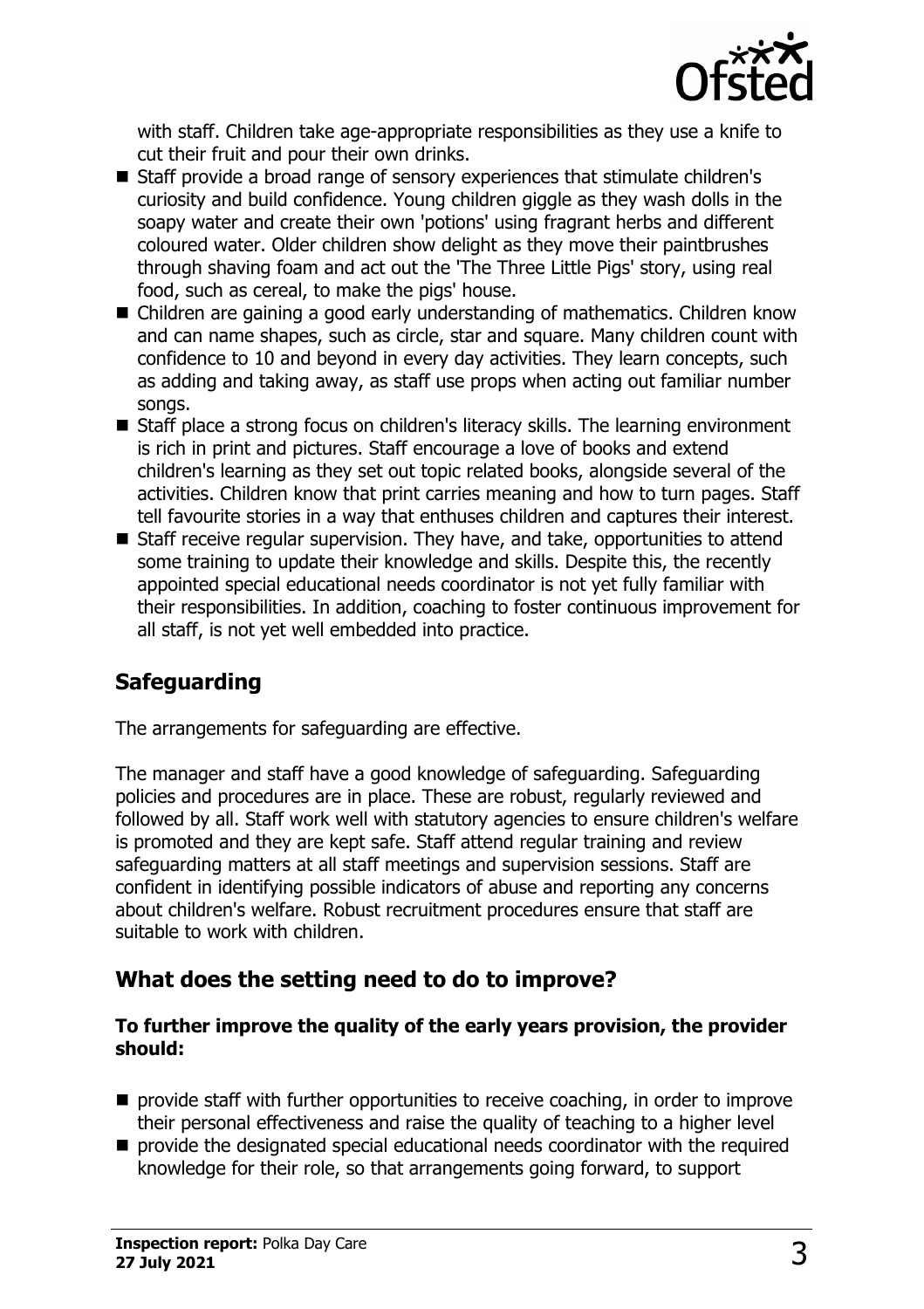

children with special educational needs and/or disabilities, remain effective.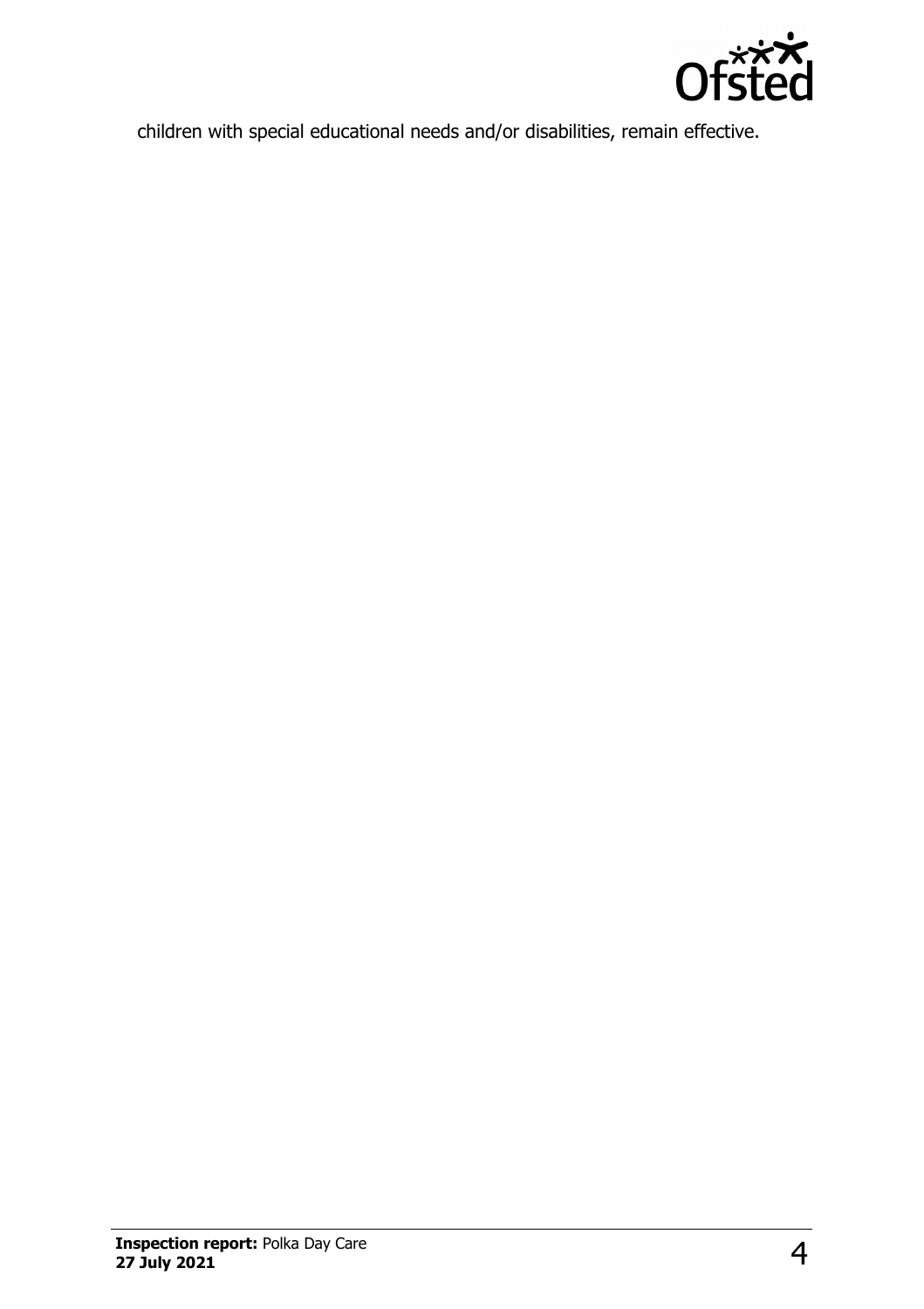

| <b>Setting details</b>                         |                                                                                      |
|------------------------------------------------|--------------------------------------------------------------------------------------|
| Unique reference number                        | EY459269                                                                             |
| <b>Local authority</b>                         | <b>Norfolk</b>                                                                       |
| <b>Inspection number</b>                       | 10129646                                                                             |
| <b>Type of provision</b>                       | Childcare on non-domestic premises                                                   |
| <b>Registers</b>                               | Early Years Register, Compulsory Childcare<br>Register, Voluntary Childcare Register |
| Day care type                                  | Full day care                                                                        |
| Age range of children at time of<br>inspection | $0$ to $4$                                                                           |
| <b>Total number of places</b>                  | 41                                                                                   |
| Number of children on roll                     | 30                                                                                   |
| Name of registered person                      | Polka Day Care Ltd                                                                   |
| Registered person unique<br>reference number   | RP532380                                                                             |
| Telephone number                               | 01328711699                                                                          |
| Date of previous inspection                    | 21 October 2019                                                                      |

## **Information about this early years setting**

Polka Day Care registered in 2013. The nursery employs 11 members of childcare staff. Of these, 10 hold appropriate early years qualifications at level 2 or above. The nursery opens from Monday to Friday all year round. Sessions are from 8am until 6pm. There is also an out-of-school club for school-age children. The nursery provides funded early education for two-, three- and four-year-old children.

# **Information about this inspection**

#### **Inspector**

Dawn Pointer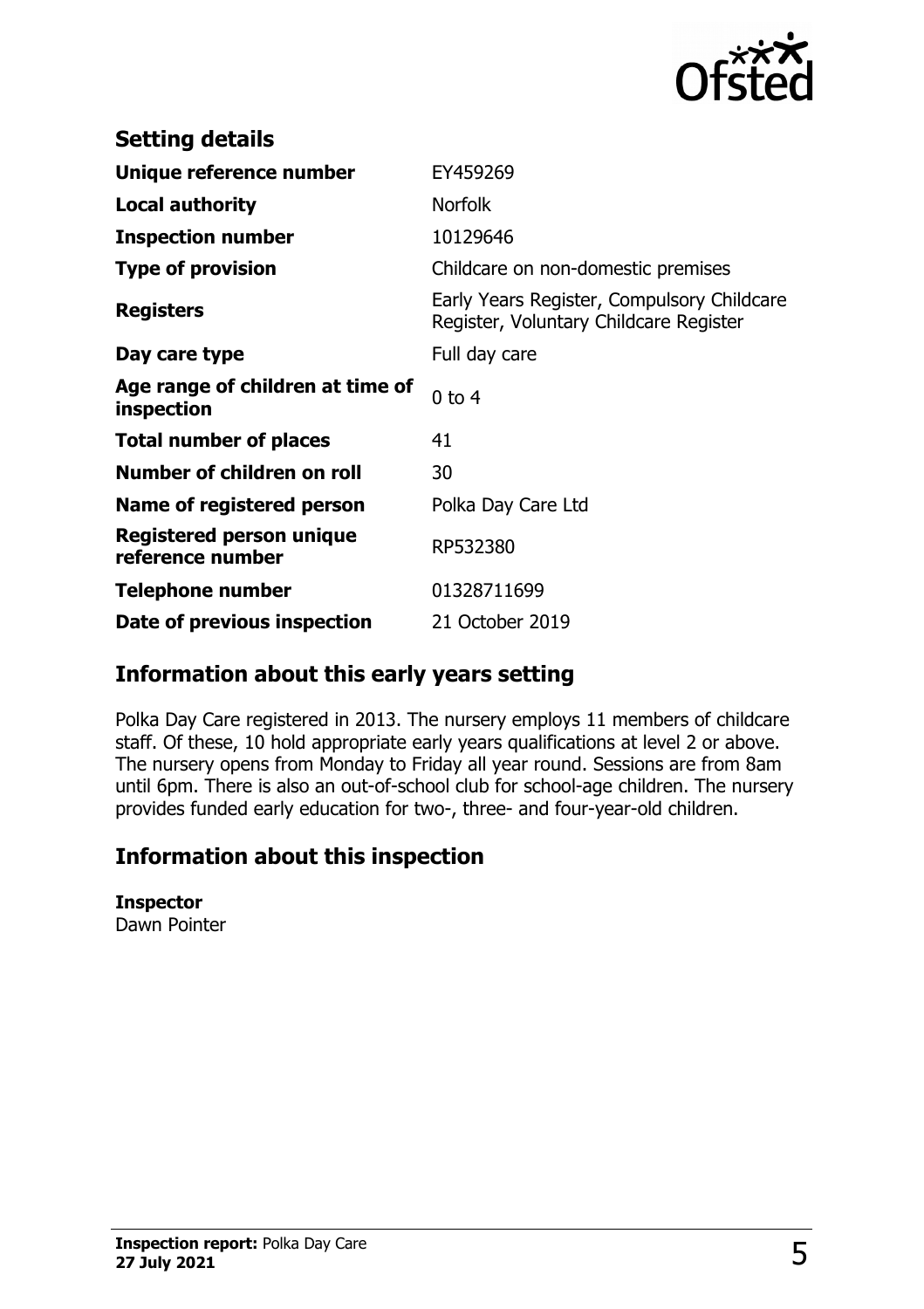

#### **Inspection activities**

- $\blacksquare$  This was the first routine inspection the setting received since the COVID 19 (coronavirus) pandemic began. The inspector discussed the impact of the pandemic with the setting and has taken that into account in their evaluation of the setting.
- $\blacksquare$  The inspector and the nursery manager carried out a tour of the nursery to discuss and understand how the early years provision and the curriculum are organised.
- The inspector observed activities indoors and outdoors and assessed the impact these have on children's learning.
- $\blacksquare$  The inspector completed a joint observation with the nursery manager.
- $\blacksquare$  The inspector held a meeting with the nursery manager. She looked at relevant documentation, including evidence of staff qualifications and suitability.
- $\blacksquare$  The inspector held discussions with staff, children and parents at appropriate times during the inspection and took account of their views.

We carried out this inspection under sections 49 and 50 of the Childcare Act 2006 on the quality and standards of provision that is registered on the Early Years Register. The registered person must ensure that this provision complies with the statutory framework for children's learning, development and care, known as the early years foundation stage.

If you are not happy with the inspection or the report, you can [complain to Ofsted.](http://www.gov.uk/complain-ofsted-report)